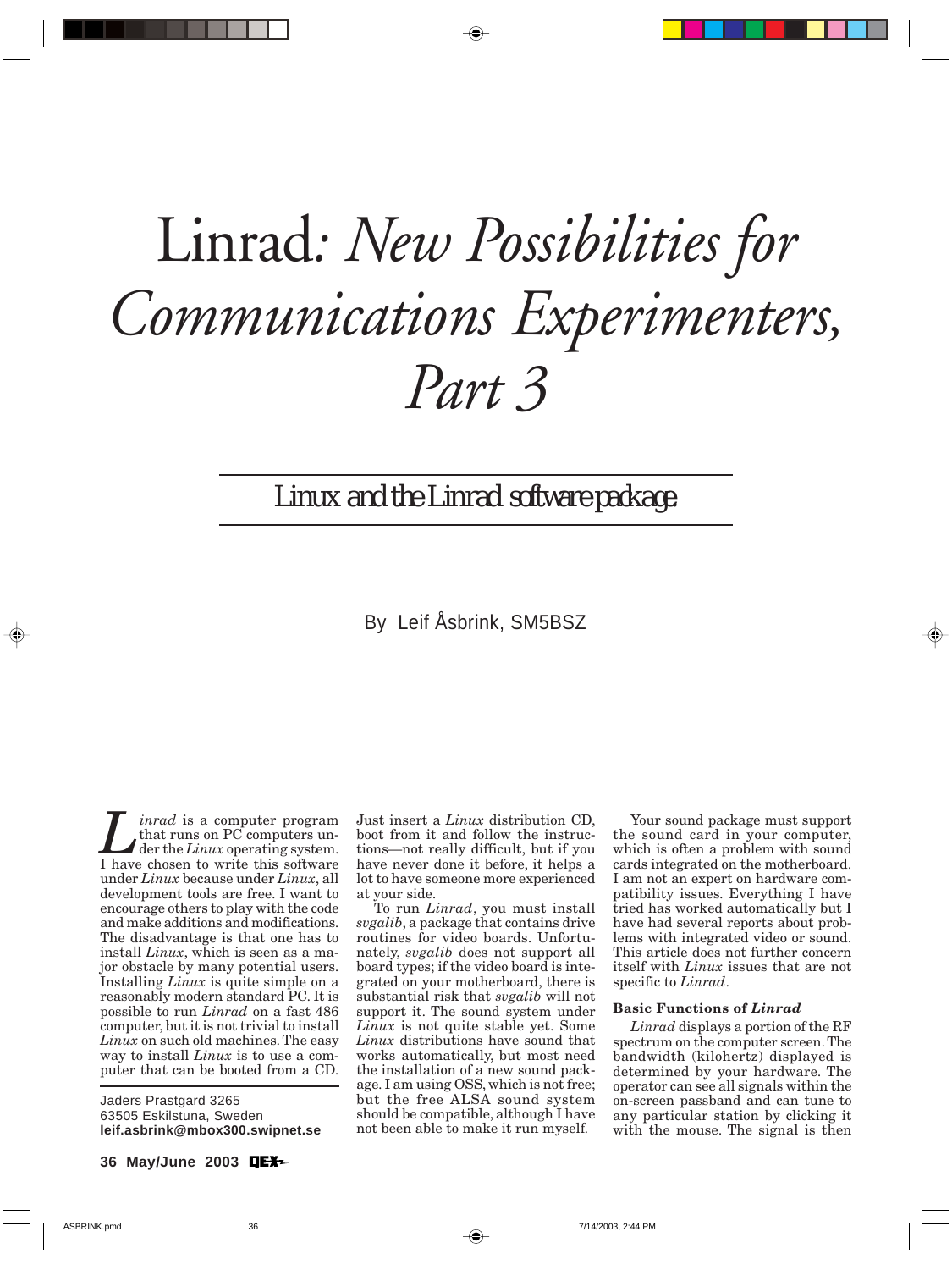processed and presented to the operator via the headphones or as text on the screen. *Linrad* is planned to support the following modes:

- CW (including weak-signal and meteor-scatter)
- SSB
- FM
- Various digital modes

*Linrad* is still at a reasonably early development stage. Only the weak-signal CW routines are implemented and the only output is sound to the headphones. The weak-signal CW algorithms are currently used for the other modes, but they are not necessarily optimal. When the user has pressed the button, *Linrad* looks back in time and decides what the optimum center frequency is and how it changes with time. An internal local oscillator is set up and used to convert the frequency of the incoming spectrum for the desired signal to be centered in the final passband selected by the user. This AFC function makes it possible to use narrower filters than otherwise possible on weak and unstable CW signals. The output of the final filter can be used in several ways. It can be

- Routed directly to the headphones
- Coherently processed (only the component of the signal that is in phase with the carrier is sent to the loudspeaker)
- Filtered through a narrower filter for one ear or delayed.

All tricks I know of to enhance the reception of weak signals are there.

For normal CW or SSB, one can disable the AFC, set the bandwidth to 2 kHz and use *Linrad* as an ordinary receiver. There is no AGC, however, since an AGC is inappropriate for weak-signal CW. When the algorithms for other modes are in place, they will have AGC and some interferencefighting functions.

*Linrad* can combine signals from two antennas. The spectrum presented on the screen will then contain all the signals from both antennas and when the mouse is clicked, the two signals are combined to maximize the desired signal. This is an obvious strategy for weak-signal CW, where the two antennas are typically the two polarizations of a crossed Yagi array. The effect of combining the signals is identical to that obtained when the crossed Yagi array is aligned with the polarization of the incoming wave. The user is then presented with the best possible signal. This function is very useful for EME. It eliminates loss of signal caused by Faraday rotation. For other modes, it may be better to combine the two signals for minimum interference,

which can be done by hand (but which will be automated in the future).

Combining two antennas with complete freedom in phases and amplitudes means electronic lobe control. Someday, when the antenna signals can be digitized more or less directly at low cost, many more channels will be extremely useful on crowded HF bands, but *Linrad* has no provisions for more than two channels yet.

*Linrad* contains a very special noise blanker, such that *Linrad* can be used to hear signals that are impossible to receive with any other radio. Powerline noise may have repetition rates of several kilohertz. The interference source is a spark gap in series with a capacitor, that is, a defective insulator in series with some good ones. When the mains frequency is applied at a high voltage, pulse trains are emitted at twice the mains frequency. Each pulse train typically consists of 10 pulses. A noise blanker must resolve the individual pulses well and therefore the noise blanker must work with a bandwidth of 10 kHz or more. Many ham transceivers have such blankers and they work fine until some strong undesired signal is present within the blanker bandwidth. The *Linrad* blanker has automatic notch filters that remove all strong signals in the blanker passband. The *Linrad* blanker finds out as much as it can from both of the receive channels and subtracts the most probable interference waveform from the incoming data. That means that much less information is lost because only a few data points at the peak of the pulse must be blanked. The pulse tails are accurately reduced to well below the noise floor by the subtraction process.

The practical implementation of *Linrad* is based on Fourier transforms. The description above is what the algorithms do, not the way they are implemented. The Fourier transforms are needed anyway for various reasons and it saves a lot of CPU time to use them for the actual processing.

*Linrad* has no prejudice about how you want to use it or to the hardware to which it is connected. The user must select parameters that make a good radio receiver from the building blocks. If you ask for a 20-Hz filter that rejects signals well only 0.1 Hz outside the passband, the processing delay will be on the order of 10 seconds for the filter. If a simple sine window is chosen to save CPU time and large decimation rates are selected, aliasing spurs will degrade the dynamic range, and so on. There is nothing wrong with any of this, and it has nothing to do with *Linrad* being a DSP system. The

propagation delay through a filter is related to the *Q* regardless of whether an analog or a digital implementation is chosen. There may be perfectly valid reasons to design a radio either way, and *Linrad* allows you to do it. I have tried to make the control functions so that it is intuitive to set up a good, normal radio receiver.

#### *Linrad* **Block Diagram**

The block diagram of Fig 1 illustrates signal flow through the different processing steps of *Linrad*. Blocks labeled *fft* and a number go from the time domain to the frequency domain via a fast Fourier transform routine. Blocks labeled *timf* and a number go from the frequency domain to the time domain by an inverse-fast-Fourier transform routine. Filtering and resampling are extremely easy in the frequency domain. One just removes irrelevant parts of the spectrum to get rid of undesired frequencies. The smaller transform size automatically reduces the sampling rate of the timedomain function that follows.

There are no conventional DSP filters inside *Linrad*. The filter shapes are not controlled by FIR filter coefficients. The actual processing is the same, however; the same sums of products are taken, but in another order. The window function used for the FFT becomes one component in the effective filter function that is used to prevent aliasing spurs in the resampling transformation.

The theory may seem frightening; but when actually operating *Linrad*, it is not difficult to understand what is going on. For example, you may try a very bad (and very fast) FFT with no window and few points. The resampling spurs that then surround any strong signal are easily seen. It is not difficult to figure out what causes them and how to remove them. It is exactly as in any other radio. If the frequency conversion reduces the frequency by a large factor, one has to put more effort into the filters to avoid spurs. The same thing happens when reducing the sampling speed. A large reduction rate requires a narrower filter because resampling spurs come closer.

The processing is controlled by certain parameters. These parameters fall into four categories:

- Hardware related parameters.
- Receive-mode related parameters.
- Operator's current preferences for a particular station.
- Dynamic parameters calculated by *Linrad* itself.

The hardware parameters are set for a particular hardware combination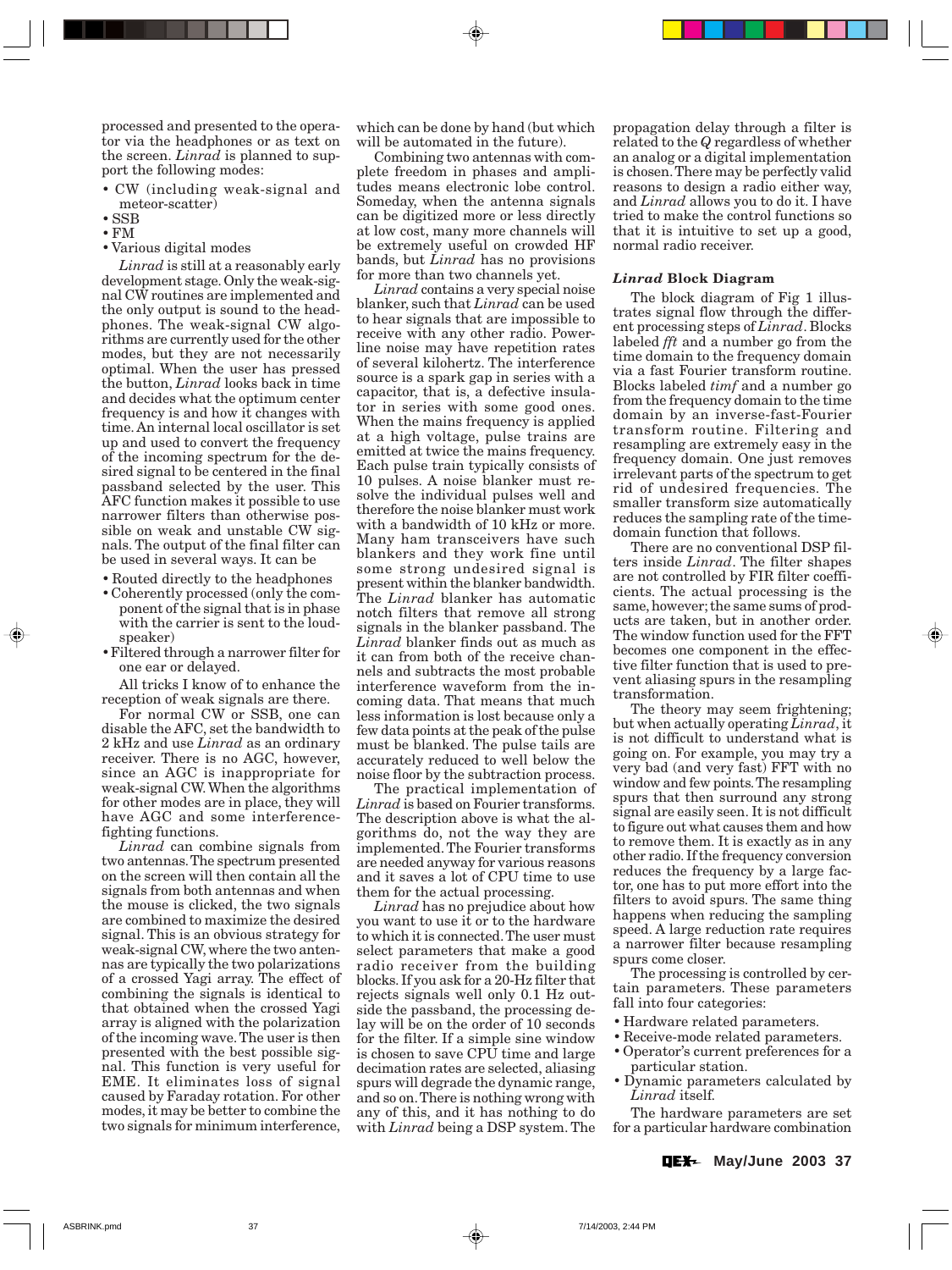as a part of the *Linrad* installation.

The receive-mode related parameters enable or disable certain functions and control how much memory *Linrad* will allocate for various purposes. They also allow experimentation with transform sizes and other things one usually would not like to change when operating in a particular mode. What the parameters are and how to set them up is described in conjunction with detailed descriptions of the different processing blocks below. The operator's current preferences are given to *Linrad* by mouse clicks on the screen. Some parameters like the angle and phase that control how the two antenna signals are combined can be either category 3 or 4. A parameter of category 3 "Adapt" or "Fixed" is used to select that. Most of the real-time parameters are obvious. There is a help function; pressing the F1 key gives information about where the controls are and how to use them. The F1 key can also be used to get information about the mode related parameters in the mode-setup routine.

#### **How to Install** *Linrad*

First, you need a computer with *Linux* installed on it. You then must install *svgalib-1.4.3* or later if it is not already included in your *Linux* installation. You also must install *nasm*, an assembler that reads Intel-style assembly language exactly as written without making all sorts of unpredictable (to the innocent beginner) assumptions. *Linrad* contains fast routines that use the Intel multimedia instructions MMX and XMM and they are written in assembly language. Finally, you must install *Linrad* itself.

*Linrad*, *nasm* and *svgalib* are all available on the Internet. The *Linrad* home page is at **antennspecialisten. se/~sm5bsz/***Linux***dsp/***Linrad***.htm**, with mirrors at **www.g7rau.co.uk/ sm5bsz/***Linux***dsp/***Linrad***.htm** and **nitehawk.com/sm5bsz/***Linux***dsp/** *Linrad***.htm**. You can find links to *svgalib* and *nasm* there. At the *Linrad* home page, you will also find links with descriptions for the novice about how to install the *svgalib*, *nasm* and *Linrad* packages. *Linrad* comes only as source code, so you must compile and link it to obtain an executable program. Everything is automated. You need only issue two commands: **configure** followed by **make**. This is a normal procedure for the installation of a *Linux* package.

Before starting *Linrad*, you must get sound going. Installing OSS, the sound package from 4Front Technologies is always easy if your *Linux* distribution is modern enough to still be supported. Some distributions have sound included that works directly with standard sound cards. Sound

under *Linux* is still a bit messy, but presumably, ALSA will be a free and well-working part of *Linux* in the near future if it is not already.

My information about *Linux* sound has a link from the *Linrad* home page, but my information is getting old. Since I have paid the OSS license, I just go on using OSS without much concern about what happens to *Linux* sound in general. There is a *Linrad* mailing list where users can interchange information. You will find a link to it at the *Linrad* home page.

# *Setting Computer-Related Parameters*

When starting *Linrad* for the very first time, the initial screen in text mode may contain warning messages about multimedia instructions that you will never see again unless you remove the parameter file *par\_userint*. Your hardware may support multimedia instructions while your *Linux* kernel does not. *Linrad* allows you to use multimedia instructions even if the system flag says they are illegal. This works fine under *Mandrake* 8.1. I do not know if it is because *Linrad* is the only software using the multimedia registers, so it therefore does not matter whether these registers are handled properly on task switching by the kernel.

From the initial screen, you can go



**Fig 1—The block diagram of Linrad with two receive channels and the second FFT. T1 and T2 are signals in the time domain from two antennas 1 and 2. F1 and F2 are the corresponding signals in the frequency domain. Ta and Tb are linear combinations of T1 and T2 that make the desired signal zero in Tb and consequently maximizes the desired signal in Ta. TaRef is a time function constructed from a much narrower bandwidth than Ta. For Morse coded signals, it will be the CW carrier that is useful for coherent processing.**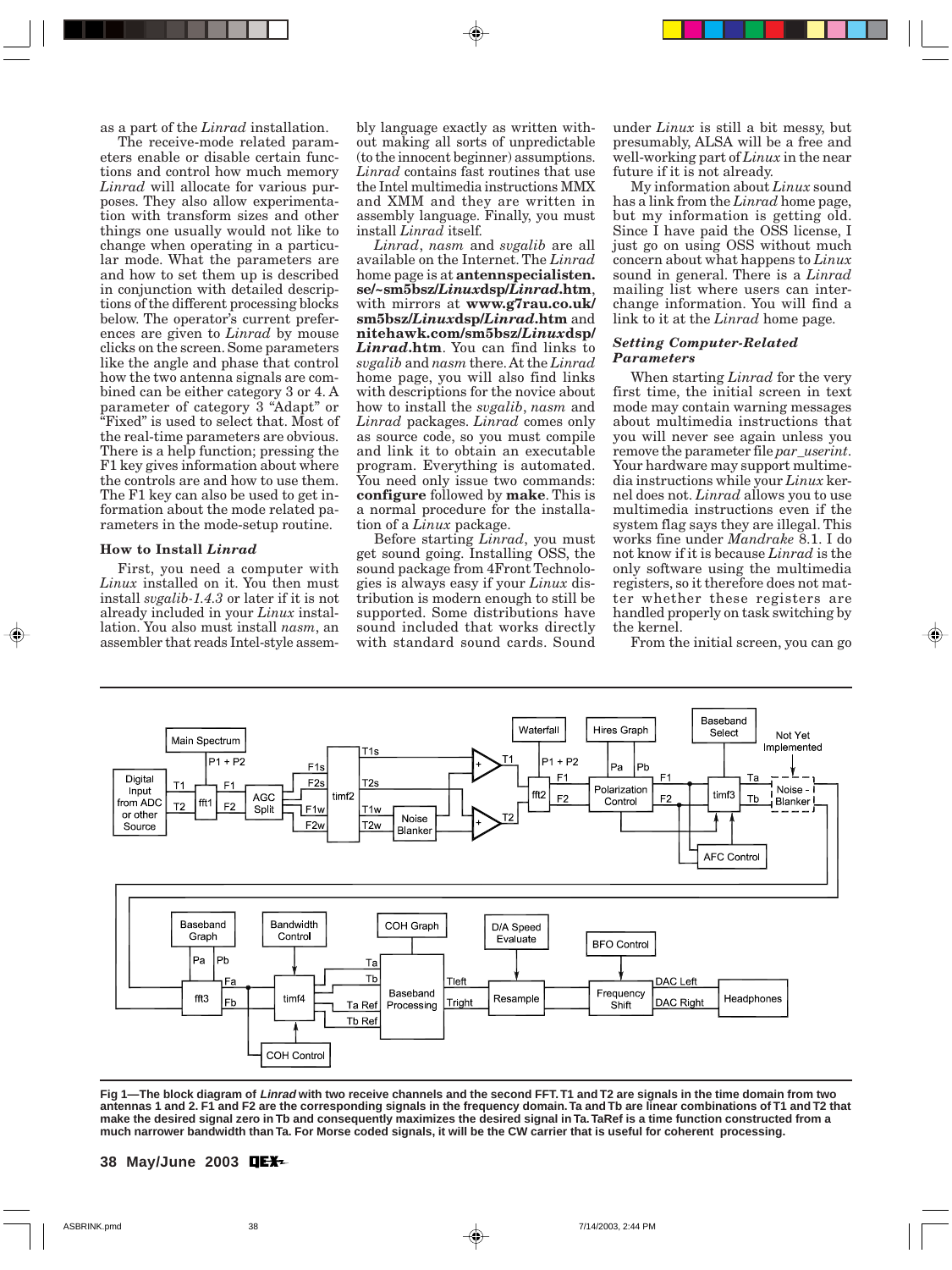only to the video-mode selection where one of the graphic modes reported by *svgalib* can be selected. *Linrad* needs 256 colors and a minimum screen width of 640 pixels. I recommend a 1024×768 screen. If you do not see the video modes expected for your hardware, something is wrong with *svgalib*. It is possible to change the device drivers included in *svgalib* by changing its *Makefile.cfg* file and then recompiling.

After selecting screen size, you need to select a font size. Start with the minimum size. Finally, you are prompted for mouse speed, where 64 is a suitable starting value. If your mouse type is not the one presented on the screen, you need to edit the */etc/vga/libvga.config* file. After you hit ENTER, *Linrad* will switch to the graphic screen you have selected. If the screen looks okay, save the settings you've made so far by pressing *W*. The screen you should have at this point is the main menu. In case the screen does not look okay, it is possible to instruct *svgalib* to change the video signals by editing the */etc/vga/ libvga.config* file. You may also try another screen size.

## *Setting the SoundCard Parameters*

*Linrad* assumes you always use the same hardware to feed the computer with digital data. Therefore, the sampling speed and data format is set only once, from the main menu. Press U to set the soundcard parameters. If you try something else, you will be prompted to this setup anyway if parameters are undefined.

*Linrad* opens all device drivers it can find. Some of them may be defective: They may belong to some other sound system than the one you actually have running. There may be several soundcards in the computer. The user should know which drivers belong to which soundcard, but you may try what seems reasonable. On a simple, standard system where there are no alternatives, *Linrad* selects the only possible alternative automatically.

After having selected the input device, you need to select the sampling speed and the input format. Do not set a higher speed than necessary. Oversampling will load the CPU, but it will not improve performance much. When everything is set up, you may check that the sampling speed is correct for your hardware by checking how a strong signal is attenuated as you tune it upward in frequency. When it reaches the Nyquist frequency (half the sampling frequency), it is folded



**Fig 2—Unwindowed Fourier transform in 512 points. The bin bandwidth is 93.75 Hz and the near saturating signal occupies a single bin only because the frequency is carefully adjusted to be exactly on the center of an fft bin. This graph like Figs 3 to 8 are Linrad screen dumps on which straight lines are drawn between pixels for better visibility.**



**Fig 4—A sine4 window provides a nice spectrum with a peak shape that is nearly independent of how the frequency is related to the fft bins. The peak is about 2.5 bins wide at the 6-dB points. This is because the window makes so many data points very small so the length of time during which the window does not attenuate very much is only 40% of the total transform time.**



**Fig 3—Same as Fig 2, but this time the frequency is adjusted to a point right between two frequency bins. Unwindowed ffts provide poor dynamic range and a poor shape of the spectrum peaks.**



**Fig 5—Unwindowed back transformation. Eight data points from the unwindowed transform are used to compute the baseband signal by back transformation. The time function comes in blocks of eight points, and there is a discontinuity each time two time functions are joined together. In this figure, the eight points are centered on the strong signal. The baseband spectrum computed from this time function shows these discontinuities as spurs, which are only about 20 dB below the signal. The origin of the transients is explained in the text.**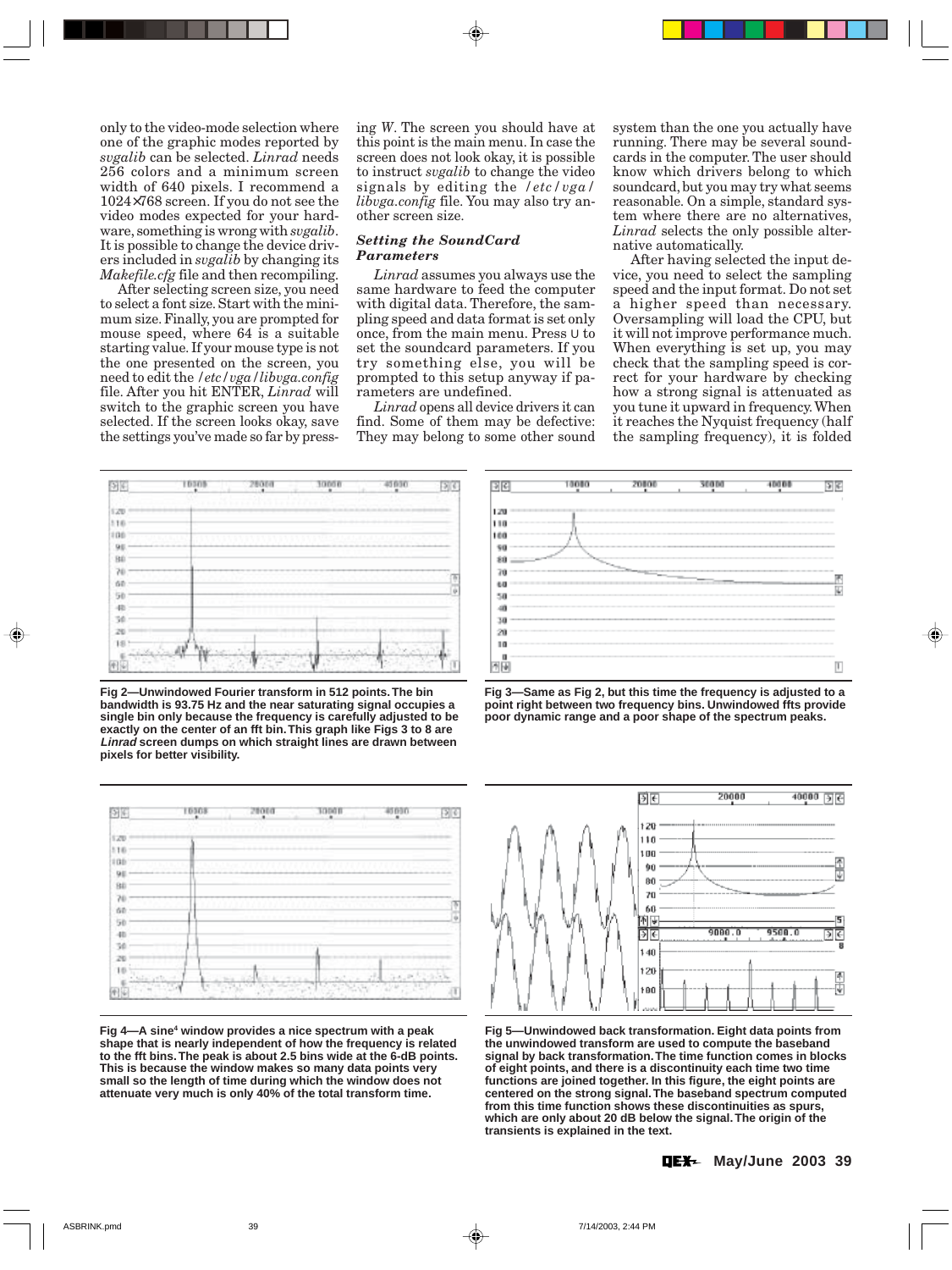back as an alias signal that appears to go down in frequency while the real signal is still tuned upward. The sampling speed should be set high enough to make the alias signal attenuated well enough when it has reached into the desired passband. The *Linrad* setup dialog is intended to be reasonably self-explanatory, and the *Linrad* homepage has links to detailed information.

# **Parameters That Depend on Receive Mode**

# *The First Group: fft1*

There are several distinctly different modes of operation for *Linrad*. As of this writing, only the weak-signal CW mode is partly implemented. It is possible to set weak-signal-CW parameters to get a system that is reasonably well adapted for SSB or normal CW. These modes can be selected from the main menu so you can switch quickly between modes, but the code actually executed remains that for weak-signal CW, until dedicated routines for the other modes are in place.

The total number of receive-modedependent parameters is quite long. The mode-dependent parameters are set from several screens; you are prompted to them when running a new mode for the first time, but you can also go there from a menu. Each screen controls its own part of the block diagram shown in Fig 1. By simply pressing ENTER at each of the parameter screens, you will select default parameters that will usually provide a reasonable starting point.

The first processing block has these parameters:

- First FFT bandwidth
- First FFT window (power of sine)
- First forward FFT version
- First FFT storage time (s)
- First FFT amplitude
- Enable second FFT

These parameters control block *fft1* in Fig 1. The bandwidth and the window control the size of the FFT. It is in powers of two, so you do not get exactly the bandwidth specified by the parameter. The window controls the shape of the filter associated with each FFT bin. A higher value yields a wider bandwidth in FFT bins but steeper skirts; a larger FFT may be required to get the desired bandwidth in hertz. A higher value also causes more CPU processing load because transforms must overlap more. The different FFT implementations may run at different relative speeds depending on processor and memory architecture. The storage time is important only if the second FFT is disabled. It tells *Linrad*

how much memory to allocate for old transforms; they are used for AFC and spur rejection in the absence of the second FFT. The amplitude parameter can be used to fool *Linrad.* This, in case the signal level is too high, causing the noise floor to be treated as a strong signal—something likely to happen if *Linrad* is used to process an ordinary .WAV file.

When the second FFT is disabled, the output of *fft1* is routed directly to *timf3*, disabling the noise blanker. The input to *fft1* is the raw data from the sound card or raw data from a file. The input may be one or two channels in real or complex format as defined by the sound-card parameters or the raw data file. In the block diagram of Fig 1, T1 and T2 represent the two time functions from two antenna signals. The help key, F1, can be used to get some information about the effects of these parameters.

When choosing bandwidth and window, you build the basic filter used in the *fft1* block. Figs 2 and 3 show what happens when the window parameter is set to zero (no window). These figures were produced by running *Linrad* with a direct-conversion receiver at 2.5 MHz while sending a very pure sine wave at 2.509 MHz into it. In Fig 2, the frequency is adjusted for the signal to be located exactly on one frequency bin while Fig 3 shows what happens when the signal is located right between two bins. The figures are unaveraged power spectra of size 512.

The great difference between Figs 2 and 3 results because the Fourier transform is the spectrum of a signal that is obtained when the 512 samples of the input data are repeated continuously. When the frequency matches a bin exactly, the first point will fit exactly to the sine wave when placed as point 513 for the next repetition. When the frequency is exactly halfway, point 1 will not fit at all when placed as number 513. There will be a large discontinuity, and that discontinuity has signal energy over the entire frequency spectrum.

Unwindowed FFTs are very fast, but they do not allow a large dynamic range. When a group of bins is picked to make a rectangular filter, the stop-band attenuation will only be about 50 dB for a 512-point FFT. With larger transforms, the situation improves because the discontinuities repeat less often; but the phenomenon is still there.

The way to cure the problem is to use a window. Fig 4 shows exactly the same signal as Figs 2 and 3 but here a sine<sup>4</sup> window is applied. With such a high-order window, it does not matter whether the signal is centered on

a bin or not. The points toward the ends of the time sequence are all extremely small, so the discontinuity is very well suppressed. Notice that the maximum is much wider. There are three points on the peak now, so a 2048-point FFT will be necessary for the same inherent bandwidth.

When *Linrad* is used as a radio receiver, a window power of two or three is sufficient. When using it as a highperformance spectrum analyzer with the first FFT generating broadband spectra, however, windows up to a power of nine may be used. That makes it possible to study extremely low levels of unintended sidebands on the test signals, if the hardware has the quality to allow it. The hardware used to produce Figs 2-4 represents the unit described at **antennspecialisten.se/~sm5bsz/** *Linux***dsp/rxiq/opt2500.htm**. The unit can be purchased from **www. antennspecialisten.se**.

The choice of bandwidth and filter depends on what you are going to do with the output data. When the second FFT is disabled, the output is displayed *and* is used to produce a frequency-shifted signal in the time domain by *timf3*. When the decimation rate for *timf3* is low, the alias spurs from the *timf3* point-decimation process are far from the desired frequency. Then the basic filter skirts need not be very steep to suppress alias signals well. When the decimation rate is high, the filter requirements are higher. High decimation rates allow the computer to do advanced processing on many signals simultaneously. When the hardware is an ordinary SSB receiver, the dynamic range within the SSB bandwidth would likely be below 50 dB anyway, and then it does not matter much what window you choose.

Bandwidth selection depends on a compromise between the resolution you desire on the screen and the time delay you are willing to accept. If you want 1-Hz resolution with a sine<sup>4</sup> window, each transform spans about four seconds and a corresponding time delay is unavoidable. A high resolution is required to make the AFC follow extremely weak and unstable CW signals well enough to use coherent processing. AFC is not required for stable signals, and then there is no need for high resolution. A bandwidth of 20 Hz gives good visibility for CW signals on the waterfall graph with a modest processing delay. By setting a large bandwidth for *fft1*, it is possible to make very fast waterfall graphs from which you can read high-speed CW signals directly.

When the second FFT is enabled,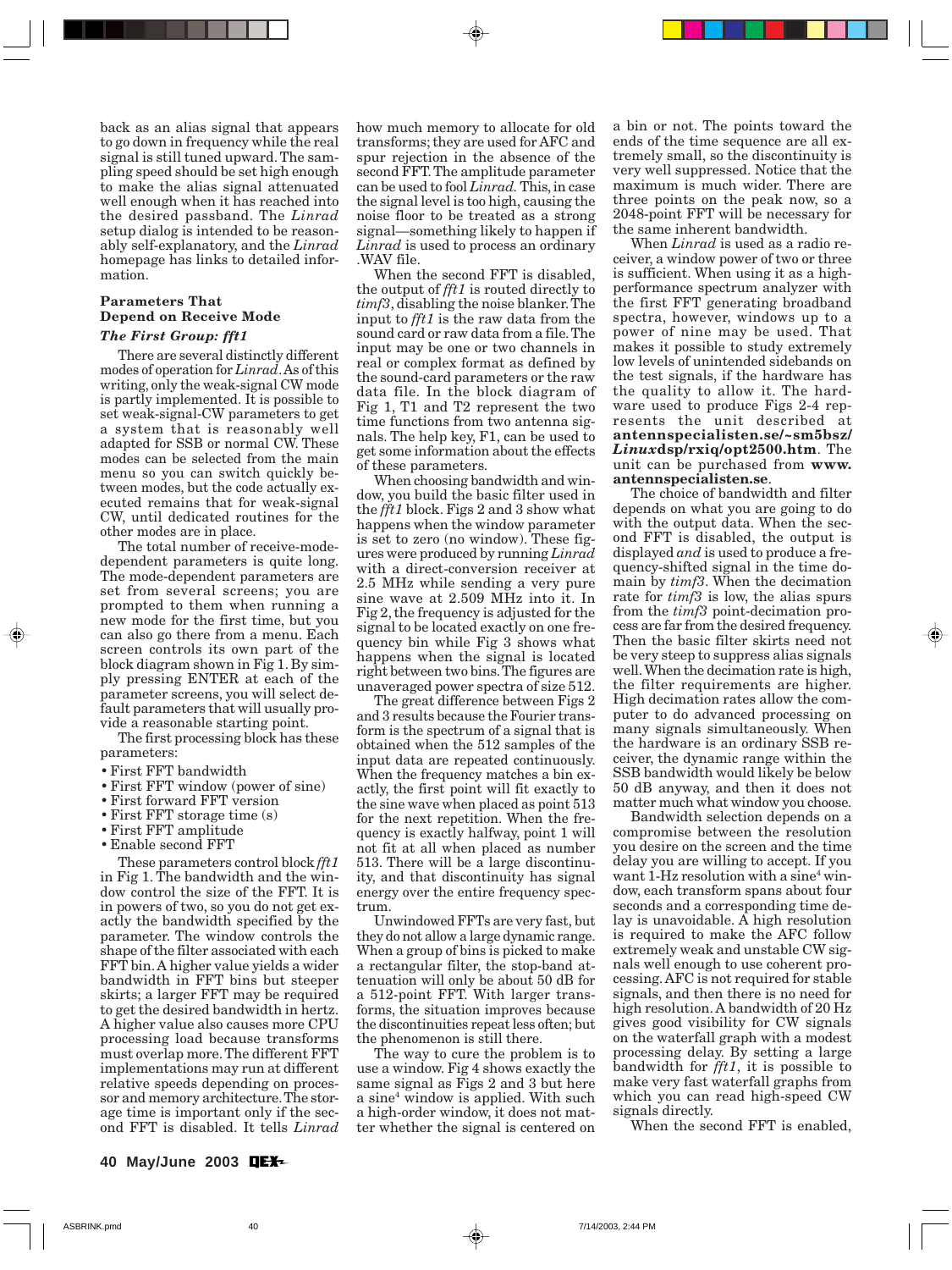the output of *fft1* is used to produce notch filters for all strong signals in the passband. There is no reason to select a narrow bandwidth, but good skirt steepness is required. Typically, 200 Hz and sine3 will fit high-performance broadband hardware. If you are going to select a very narrow bandwidth for the second FFT, it may be a good idea to select a smaller bandwidth for *fft1.* The ratio of *fft1* to *fft2* has some influence on how deep the notches for strong signals must be. If your computer is capable of making the *fft2* bandwidth 0.2 Hz, it would be unlikely to have problems making the *fft1* bandwidth 10 Hz or so, particularly since a less-demanding window would then be required.

*Linrad* has oscilloscope functions that allow you to see the time functions. With a signal generator, you may check the spurious responses that occur as a result of inadequate filters both in the time domain and in the frequency domain. With a poor filter, you will easily see the resampling spurs with the second FFT disabled.

The upper right part of Fig 5 shows the *fft1* spectrum in 256 points from 0 to 48 kHz of the same signal as used for Figs 2-4. No window is used.

The spectrum is frequency shifted to place the desired signal at zero frequency. The baseband signal is then filtered out by multiplying the transform with a nicely rounded filter function. For Figs 5-8, this filter is in eight points. The baseband signal is then obtained from an inverse FFT. The filter makes the 248 points outside the baseband equal to zero, so there is no reason to do the inverse transform in more than eight points. This is how decimation comes in, naturally. The two sine waves at the left are the re-

sulting complex-time function. This is the baseband signal I and Q for the selected frequency. These sine waves are made up from segments of eight points, each spanning the same time as one frame of *fft1*. Since the number of points is reduced by a factor of 32, the bandwidth is reduced from 48 kHz to 1.5 kHz with a sampling speed of 1.5 kHz. The bandwidth is actually reduced a bit more because of the rounded shape of the filter used to pick the eight points. The lower-right part shows the baseband spectrum in 256 points. The signal itself is at 9200 Hz and the resampling spurs are separated by 187.5 Hz, the inverted value of the time for one *fft1* frame. The accuracy of this spectrum is poor towards the ends, the screen shows the spectrum divided by the filter function, now expanded from eight to 256 points and this division becomes division by zero at the ends.

The resampling spurs show up in the time function at the left side of Fig 5 as spikes that repeat at an interval of eight points. The explanation of why these spikes occur is that an unwindowed FFT has to use all of the frequencies to reproduce a sine wave in case it is not exactly at one of the bin frequencies. That is what we see in the *fft1* spectrum, the signal is at about 70 dB or more at all frequencies. When only eight points are selected, the inverse transformation will not give back the original signal; it gives something that differs at the beginning and end of the time interval. Successive transforms do not fit well to each other so spikes are generated. The way to avoid this problem is to use interleaved transforms and not use the end regions for the inverse transform. The associated spectra are then calculated with windowed transforms.

Fig 6 is the same as Fig 5 except that here, the 1.5-kHz segment used for the inverse transform is centered 3 kHz above the strong signal, which is now outside the range used for the inverse transform.

As can be seen in the main spectrum, the level of the unwindowed transform is at about 85 dB at 12 kHz and that signal, which is an artifact, shows up as spurious signals separated by 187.5 Hz.

What we see in Fig 5 and Fig 6 is what happens when resampling is done without an appropriate anti-alias filter. As was pointed out, with appropriate references, by Gerald Youngblood, AC5OG, (*QEX*, Nov/Dec 2002, p 31), filtering in the time domain and filtering in the frequency domain are equivalent. The problem is that the filter used to generate Figs 5 and 6 was not the nicely rounded filter in eight points. It is the sum of the output from eight filters (with frequency responses like the unwindowed FFT) summed together with weights according to the nicely rounded function.

Fig 6 clearly shows what is required to suppress the alias spurs. By using only the four center points of each transform and calculating twice as many interleaved transforms, we can construct a baseband time function from the inverse transform that does not include the end discontinuities. *Linrad* does it by applying a window because the power spectrum is needed for AFC, spur cancellation and to produce graphs. The transforms are interleaved for the 3-dB points of successive window functions to match the same points in the time function. To avoid problems related to the AGC (the gain may change between two transforms), *Linrad* makes soft



**Fig 6—Unwindowed back transformation. Same as Fig 5 but this time the eight points used for the baseband are centered 3 kHz above the strong signal. The signal itself, the sine and cosine is now outside the baseband, but the discontinuities are very strong. As can be seen from the main spectrum, they are present at all frequencies.**



Fig 7-A sine<sup>2</sup> window makes the spectrum look much better. **With the high dynamic range of the hardware used to produce** these images, the sine<sup>2</sup> window is not good enough to bring the **discontinuities below the noise floor with a small transform size like 256.**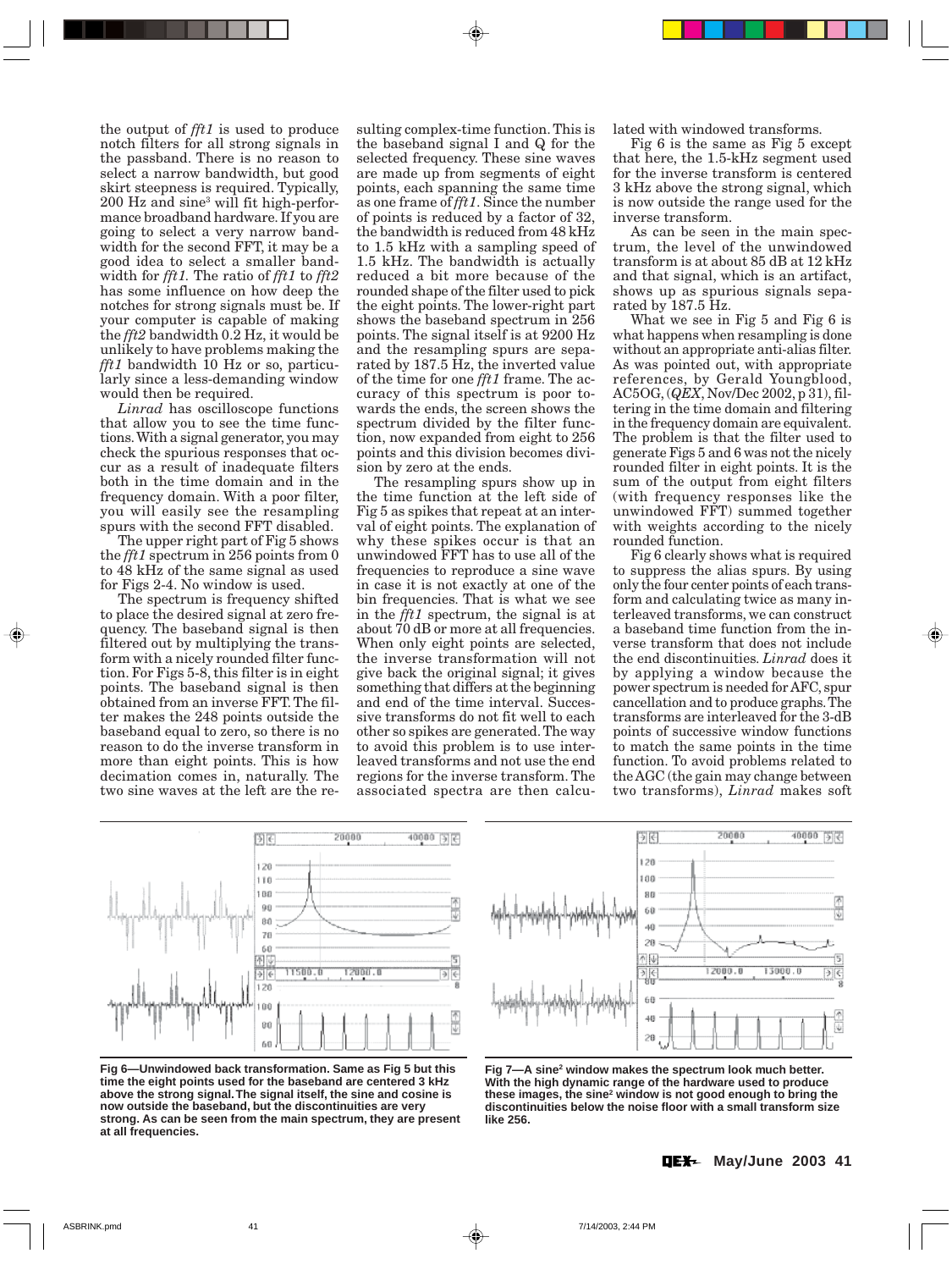transitions between successive inverse transforms. A sine-squared window produces the filter function shown in Fig 7. When the baseband is filtered out by weighting together eight such filters, the alias signals are reasonably well suppressed as can be seen in Fig 7, both in the baseband time function and its spectrum.

By selecting a longer *fft1* transform, it is possible to suppress the alias spurs below any desired level. This is done by setting the "First FFT bandwidth" parameter narrower or by setting a narrower window function by making the "First FFT window (power of sine)" parameter larger. Fig 8 shows what happens if a  $\mathrm{sine^4}$  window is chosen for a size-256 *fft1*.

It is self-evident that one can avoid spurs completely by use of a transform size and window shape that reduces contributions from undesired signals to well below the noise floor for all data points used in the inverse transform. When a large baseband bandwidth is desired, the offending signal may be included among the data points used for the inverse transformation. This will be perfectly okay if all data points containing energy from the undesired signal are picked with exactly the same amplitude. As already mentioned above, the frequency range to be backtransformed is selected with a nicely rounded filter, which may lead to unequal amplitudes for the different data points on a strong signal. By selecting the bin bandwidth of *fft1* much narrower than the baseband bandwidth, one can make the difference in amplitude small, thereby placing these spurs below the noise floor.

When the second FFT is enabled, all the frequency bins of *fft1* are inverse transformed. Frequencies where strong signals are present are attenuated, however, and that creates a similar problem to the one just described. If the window or *fft1* size is inadequate, spurs will show up in the waterfall graph. By injecting a nearsaturating signal into the antenna input, one can verify that such spurs are invisible and well below the noise floor of the hardware in use.

# **The Second Group: AGC, timf2 and fft2**

These blocks are present only when the second FFT is enabled. They are controlled by the following parameters:

- First backward FFT version
- First backward FFT attenuation *N*
- Second FFT bandwidth factor in powers of two
- Second FFT window (power of sine)
- Second forward FFT version

• Second forward FFT attenuation *N* • Second FFT storage time

When the second FFT is enabled, the main purpose of the first FFT is to find the frequencies on which strong local signals are present. Such frequencies are attenuated by the AGC to the extent that the strong signals will not overflow when further processing is done with 16-bit arithmetic. The AGC block splits the output of *fft1* into two groups. One contains the narrow-bandwidth signals that have been located in *fft1*, F1s and F2s in Fig 1. The other essentially contains the noise floor from the rest of the spectrum, F1w and F2w in Fig 1. The two sets of *fft1* transforms are back transformed in the *timf2* block to produce two sets of time functions; T1s and T2s contain strong signals, while T1w and T2w contain weak signals.

The noise blanker operates on T1w and T2w only. That means that it operates on a signal that has passed notch filters removing all strong signals that otherwise would have disturbed the operation of the blanker. The *Linrad* noise blanker is far more sophisticated than a conventional noise blanker and will be described separately.

Once noise has been removed from the weak signals, weak and strong signals are added together and sent to the *fft2* block. That block again converts the signals to the frequency domain with the output signals F1 and F2 as shown in Fig 1.

Since the AGC ensures that the data will fit into 16 bits, selecting the first inverse FFT implementation that uses MMX multimedia instructions saves a lot of CPU time because MMX is about three times faster than floating point. Likewise, the second FFT should be set to use MMX if the processor supports it.

Since some processing is designed to use 16-bit numbers, it is essential to make sure that the signal levels are

set properly. The "First backward FFT attenuation N" and "Second forward FFT attenuation N" parameters set the signal levels by telling how many of the FFT butterfly loops should contain a right shift. Each right shift divides the signal level by two, which is attenuation by 6 dB. Gain set too high will cause saturation, while gain set too low will degrade the noise floor by the addition of quantization noise. For details, follow the link "set digital signal levels correctly" on the *Linrad* home page.

The parameter "Second FFT storage time" tells how much memory to allocate for old frequency-domain data. If the computer has enough memory, it is advantageous to allow a long time here. The AFC will be limited to the time interval specified here, and if the computer has plenty of memory, there is no reason to not use it.

# *The Third Group: AFC and Spur Cancellation*

When this group is enabled, a group of parameters defining maximum AFC lock range, maximum number of spurs to cancel and so forth, must be selected. These parameters essentially allocate memory and set the upper limit for the operator's current preferences that he can select with the mouse. The AFC will lock to the strongest signal within the specified range, and to avoid locking to stronger undesired signals close to the desired one you may need to use a narrow lock range.

The functions in this group use the frequency-domain data from the entire spectrum. The input is the output of *fft2* if enabled, otherwise the input is the output of *fft1*. The third group will also contain the automatic Morse-code-to-ASCII translation, but this part is not implemented yet.

# *The Fourth Group: Baseband Processing*

This is the last group of mode-



**Fig 8—A sine4 window is enough even on a small transform like 256 to make the near saturating signal narrow enough not to enter the baseband even though the baseband starts only 1.5 kHz above the strong signal.**